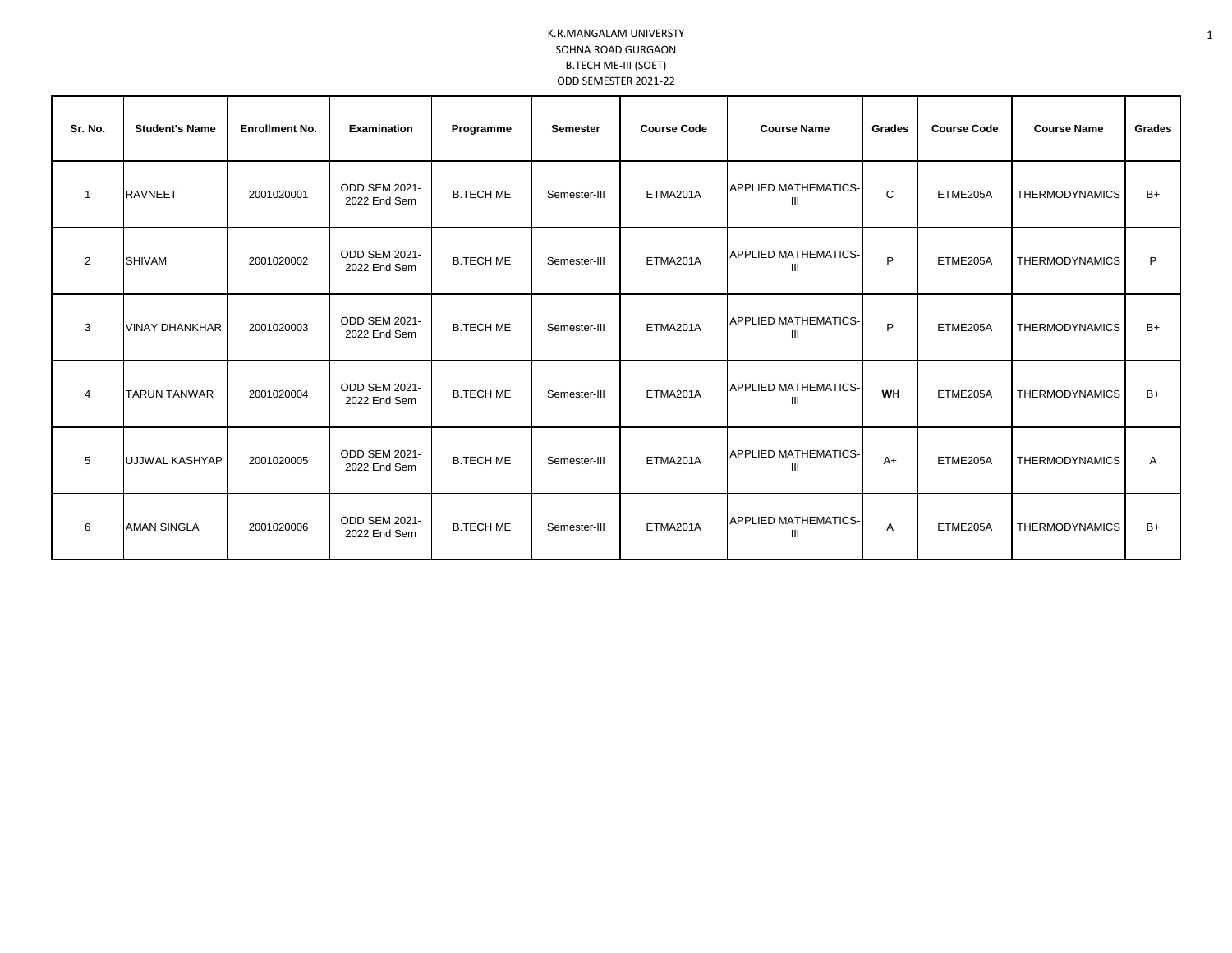| Sr. No.     | <b>Student's Name</b> | <b>Enrollment No.</b> | Examination                          | Programme        | <b>Semester</b> | <b>Course Code</b> | <b>Course Name</b>                         | Grades | <b>Course Code</b> | <b>Course Name</b>                     | Grades |
|-------------|-----------------------|-----------------------|--------------------------------------|------------------|-----------------|--------------------|--------------------------------------------|--------|--------------------|----------------------------------------|--------|
| $\mathbf 1$ | <b>RAVNEET</b>        | 2001020001            | ODD SEM 2021-<br>2022 End Sem        | <b>B.TECH ME</b> | Semester-III    | ETME253A           | STRENGTH OF<br><b>MATERIALS LAB</b>        | B      | ETME207A           | <b>STRENGTH OF</b><br><b>MATERIALS</b> | Α      |
| 2           | <b>SHIVAM</b>         | 2001020002            | ODD SEM 2021-<br>2022 End Sem        | <b>B.TECH ME</b> | Semester-III    | ETME253A           | <b>STRENGTH OF</b><br><b>MATERIALS LAB</b> | B      | ETME207A           | <b>STRENGTH OF</b><br><b>MATERIALS</b> | B      |
| 3           | <b>VINAY DHANKHAR</b> | 2001020003            | <b>ODD SEM 2021-</b><br>2022 End Sem | <b>B.TECH ME</b> | Semester-III    | ETME253A           | <b>STRENGTH OF</b><br><b>MATERIALS LAB</b> | $B+$   | ETME207A           | STRENGTH OF<br><b>MATERIALS</b>        | $B+$   |
| 4           | <b>TARUN TANWAR</b>   | 2001020004            | ODD SEM 2021-<br>2022 End Sem        | <b>B.TECH ME</b> | Semester-III    | ETME253A           | STRENGTH OF<br><b>MATERIALS LAB</b>        | $B+$   | ETME207A           | <b>STRENGTH OF</b><br><b>MATERIALS</b> | Α      |
| 5           | UJJWAL KASHYAP        | 2001020005            | <b>ODD SEM 2021-</b><br>2022 End Sem | <b>B.TECH ME</b> | Semester-III    | ETME253A           | STRENGTH OF<br><b>MATERIALS LAB</b>        | A      | ETME207A           | <b>STRENGTH OF</b><br><b>MATERIALS</b> | $A+$   |
| 6           | <b>AMAN SINGLA</b>    | 2001020006            | <b>ODD SEM 2021-</b><br>2022 End Sem | <b>B.TECH ME</b> | Semester-III    | ETME253A           | STRENGTH OF<br><b>MATERIALS LAB</b>        | $B+$   | ETME207A           | STRENGTH OF<br><b>MATERIALS</b>        | $A+$   |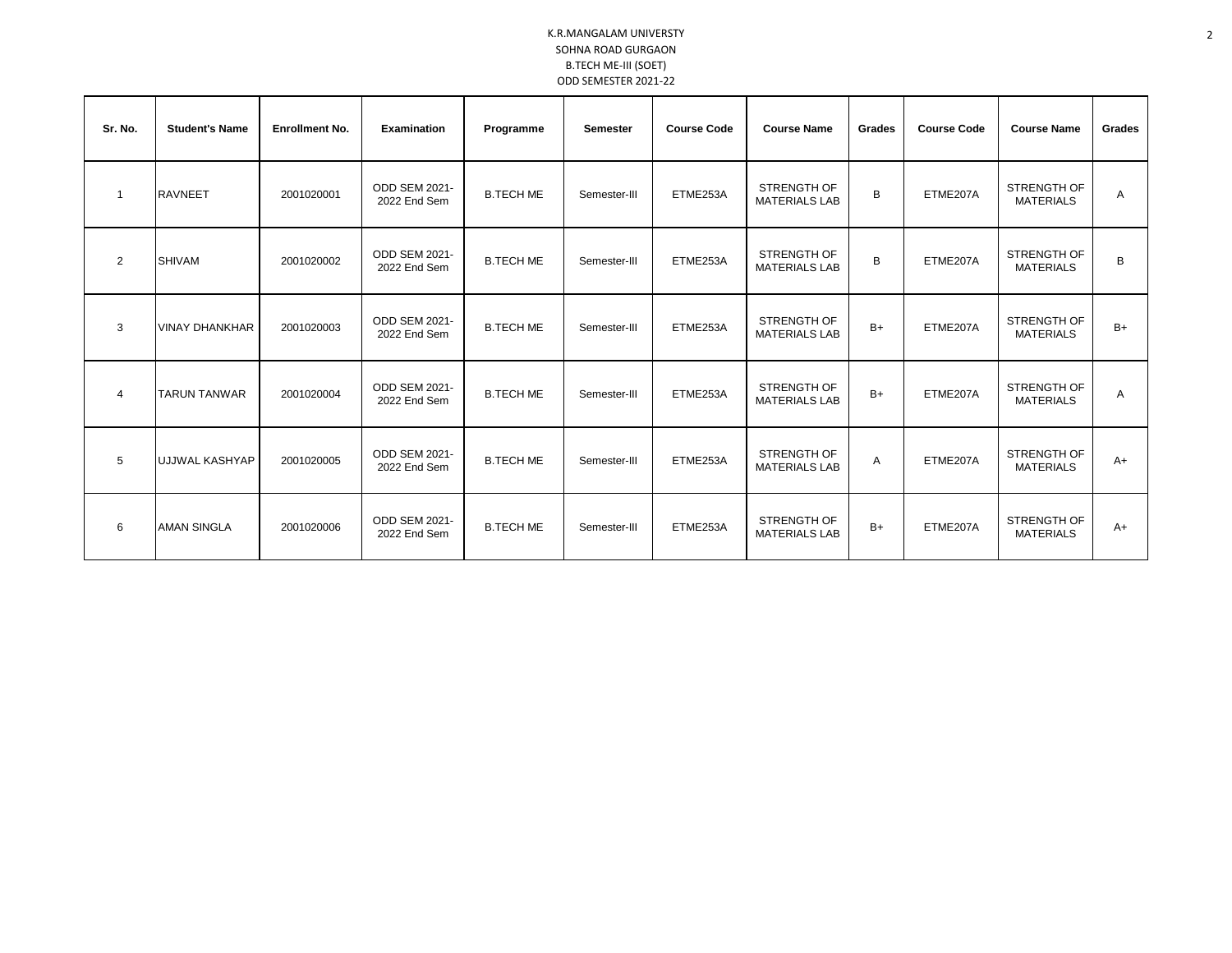| Sr. No.        | <b>Student's Name</b> | <b>Enrollment No.</b> | <b>Examination</b>                   | Programme        | <b>Semester</b> | <b>Course Code</b> | <b>Course Name</b>               | Grades | <b>Course Code</b> | <b>Course Name</b>                                    | Grades |
|----------------|-----------------------|-----------------------|--------------------------------------|------------------|-----------------|--------------------|----------------------------------|--------|--------------------|-------------------------------------------------------|--------|
| $\overline{1}$ | <b>RAVNEET</b>        | 2001020001            | ODD SEM 2021-<br>2022 End Sem        | <b>B.TECH ME</b> | Semester-III    | ETME209A           | <b>FLUID</b><br><b>MECHANICS</b> | B      | ETME211A           | <b>MATERIAL</b><br><b>SCIENCE &amp;</b><br>METALLURGY | $B+$   |
| 2              | <b>SHIVAM</b>         | 2001020002            | <b>ODD SEM 2021-</b><br>2022 End Sem | <b>B.TECH ME</b> | Semester-III    | ETME209A           | <b>FLUID</b><br><b>MECHANICS</b> | E      | ETME211A           | <b>MATERIAL</b><br><b>SCIENCE &amp;</b><br>METALLURGY | P      |
| 3              | <b>VINAY DHANKHAR</b> | 2001020003            | <b>ODD SEM 2021-</b><br>2022 End Sem | <b>B.TECH ME</b> | Semester-III    | ETME209A           | <b>FLUID</b><br><b>MECHANICS</b> | $B+$   | ETME211A           | <b>MATERIAL</b><br><b>SCIENCE &amp;</b><br>METALLURGY | B      |
| $\overline{4}$ | <b>TARUN TANWAR</b>   | 2001020004            | <b>ODD SEM 2021-</b><br>2022 End Sem | <b>B.TECH ME</b> | Semester-III    | ETME209A           | <b>FLUID</b><br><b>MECHANICS</b> | $B+$   | ETME211A           | <b>MATERIAL</b><br><b>SCIENCE &amp;</b><br>METALLURGY | $B+$   |
| 5              | UJJWAL KASHYAP        | 2001020005            | <b>ODD SEM 2021-</b><br>2022 End Sem | <b>B.TECH ME</b> | Semester-III    | ETME209A           | <b>FLUID</b><br><b>MECHANICS</b> | $A+$   | ETME211A           | <b>MATERIAL</b><br><b>SCIENCE &amp;</b><br>METALLURGY | $B+$   |
| 6              | <b>AMAN SINGLA</b>    | 2001020006            | <b>ODD SEM 2021-</b><br>2022 End Sem | <b>B.TECH ME</b> | Semester-III    | ETME209A           | <b>FLUID</b><br><b>MECHANICS</b> | $B+$   | ETME211A           | <b>MATERIAL</b><br><b>SCIENCE &amp;</b><br>METALLURGY | B      |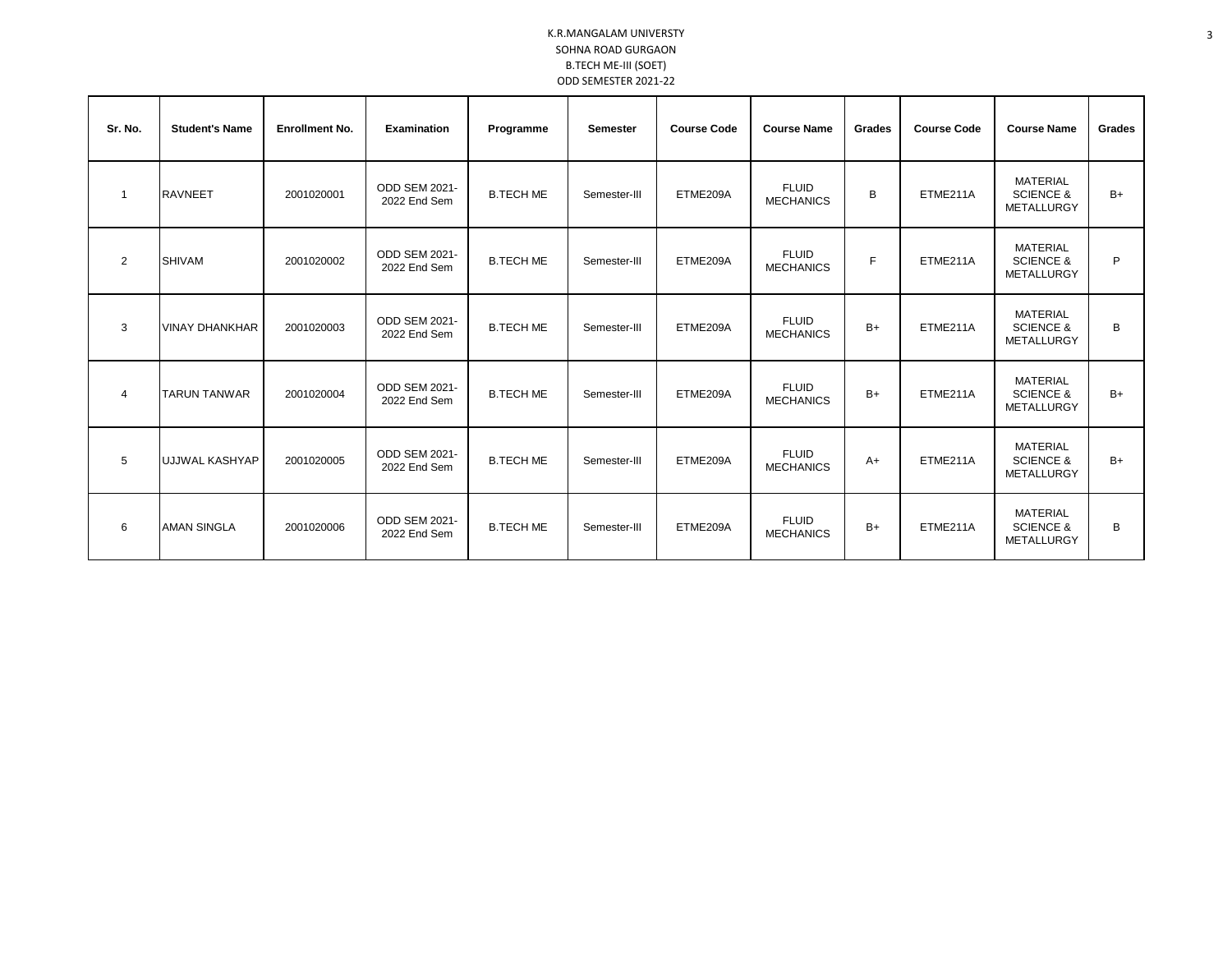| Sr. No.        | <b>Student's Name</b> | <b>Enrollment No.</b> | <b>Examination</b>                   | Programme        | Semester     | <b>Course Code</b> | <b>Course Name</b>            | Grades | <b>Course Code</b> | <b>Course Name</b>                                     | Grades  |
|----------------|-----------------------|-----------------------|--------------------------------------|------------------|--------------|--------------------|-------------------------------|--------|--------------------|--------------------------------------------------------|---------|
|                | <b>RAVNEET</b>        | 2001020001            | ODD SEM 2021-<br>2022 End Sem        | <b>B.TECH ME</b> | Semester-III | ETME255A           | <b>FLUID MECHANICS</b><br>LAB | $B+$   | ETME257A           | <b>COMPUTER AIDED</b><br>MACHINE DRAWING<br>LAB        | $B+$    |
| 2              | <b>SHIVAM</b>         | 2001020002            | <b>ODD SEM 2021-</b><br>2022 End Sem | <b>B.TECH ME</b> | Semester-III | ETME255A           | <b>FLUID MECHANICS</b><br>LAB | $B+$   | ETME257A           | <b>COMPUTER AIDED</b><br>MACHINE DRAWING<br>LAB        | $B+$    |
| 3              | <b>VINAY DHANKHAR</b> | 2001020003            | <b>ODD SEM 2021-</b><br>2022 End Sem | <b>B.TECH ME</b> | Semester-III | ETME255A           | <b>FLUID MECHANICS</b><br>LAB | A      | ETME257A           | <b>COMPUTER AIDED</b><br><b>MACHINE DRAWING</b><br>LAB | $B+$    |
| $\overline{4}$ | <b>TARUN TANWAR</b>   | 2001020004            | <b>ODD SEM 2021-</b><br>2022 End Sem | <b>B.TECH ME</b> | Semester-III | ETME255A           | <b>FLUID MECHANICS</b><br>LAB | A      | ETME257A           | <b>COMPUTER AIDED</b><br>MACHINE DRAWING<br>LAB        | $B+$    |
| 5              | UJJWAL KASHYAP        | 2001020005            | ODD SEM 2021-<br>2022 End Sem        | <b>B.TECH ME</b> | Semester-III | ETME255A           | <b>FLUID MECHANICS</b><br>LAB | $A+$   | ETME257A           | <b>COMPUTER AIDED</b><br><b>MACHINE DRAWING</b><br>LAB | $\circ$ |
| 6              | <b>AMAN SINGLA</b>    | 2001020006            | ODD SEM 2021-<br>2022 End Sem        | <b>B.TECH ME</b> | Semester-III | ETME255A           | <b>FLUID MECHANICS</b><br>LAB | $B+$   | ETME257A           | <b>COMPUTER AIDED</b><br>MACHINE DRAWING<br>LAB        | Α       |